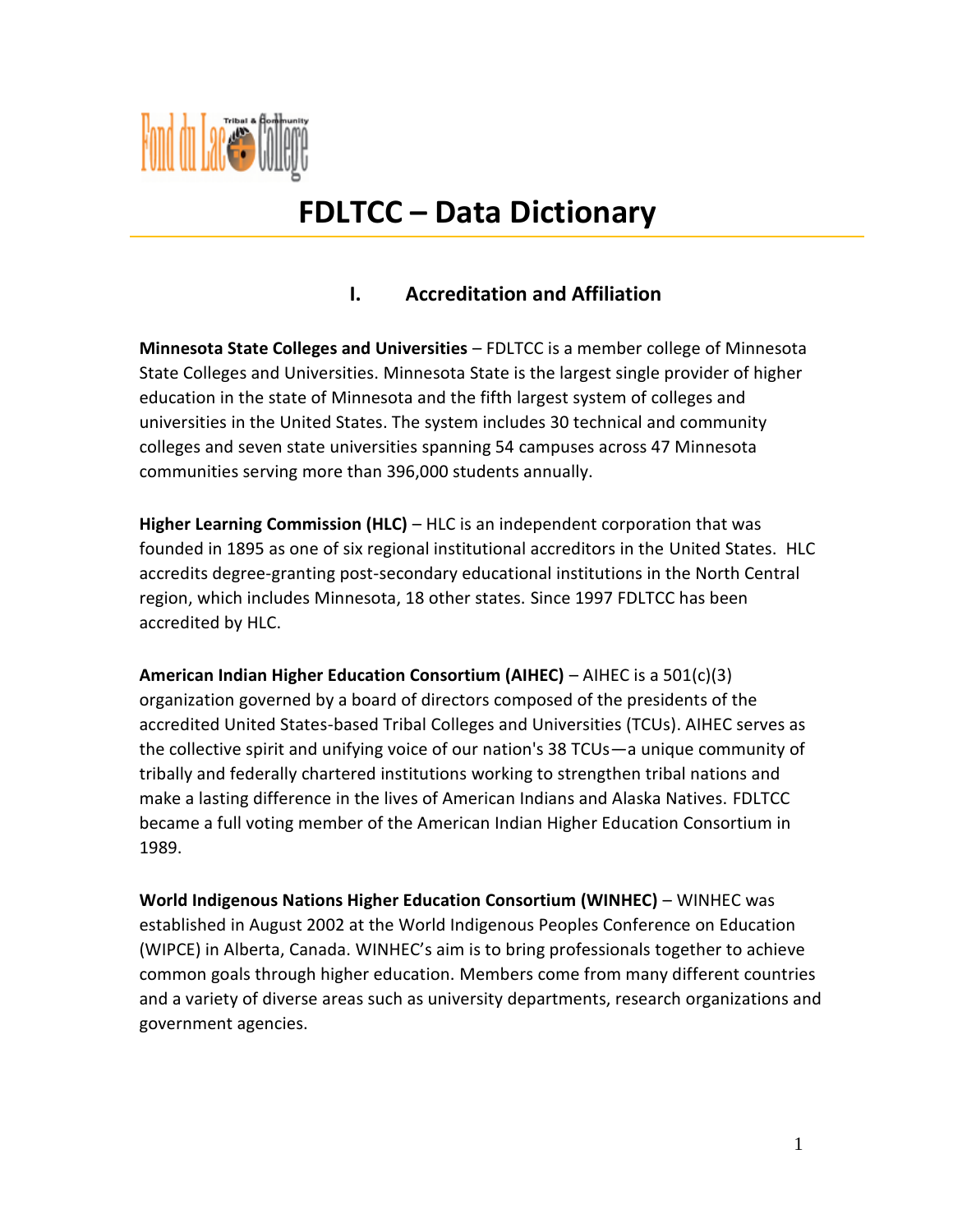## **II. Minnesota State Colleges and Universities Strategic Framework Performance Metrics**

To deliver on the Minnesota State Strategic Framework the Minnesota State Strategic Framework Performance Metrics were developed. The performance metrics include 21 institution-level metrics and associated goals. FDLTCC's progress in meeting its goals with respect to the performance metrics is tracked through an annual Performance Metrics Accountability Dashboard Report.

Notes regarding the strategic framework performance metrics:

- The items in this section have been defined by Minnesota State Colleges and Universities for the purpose of assessing institutional performance and should be viewed within that context
- Reporting level = Institution, unless otherwise noted
- University metrics have been excluded

**Alignment of Academic Programs with Workforce Needs** – % of projected Minnesota employment demand met by higher education graduates. (Reporting level = State, by degree levels)

**Campus Diversity Climate** – The extent to which the college or university promotes contact with, and understanding of, diverse populations, as measured by student opinion.

**Certificates and Degrees Awarded** – The number of certificates, diplomas, and degrees awarded each fiscal year.

**Completion Rate** – % of an entering cohort that has completed by 150 percent of normal time. Completion is measured as graduation by the end of the sixth spring after entry at the universities and as graduation or transfer by the end of the third spring after entry at the colleges.

**Completion Rate, First Generation Students (Contextual Measure)** – The ratio of the student completion rate for first generation students to the rate for non-first generation students.

**Completion Rate, Pell Eligible Students (Contextual Measure)** – The ratio of Pell-eligible student completion rate to non-Pell-eligible completion rate.

**Completion Rate, Students of Color** – The ratio of the student completion rate for students of color to white students.

**Completion Rate for Diverse Populations (Contextual Measure)** – The ratio of the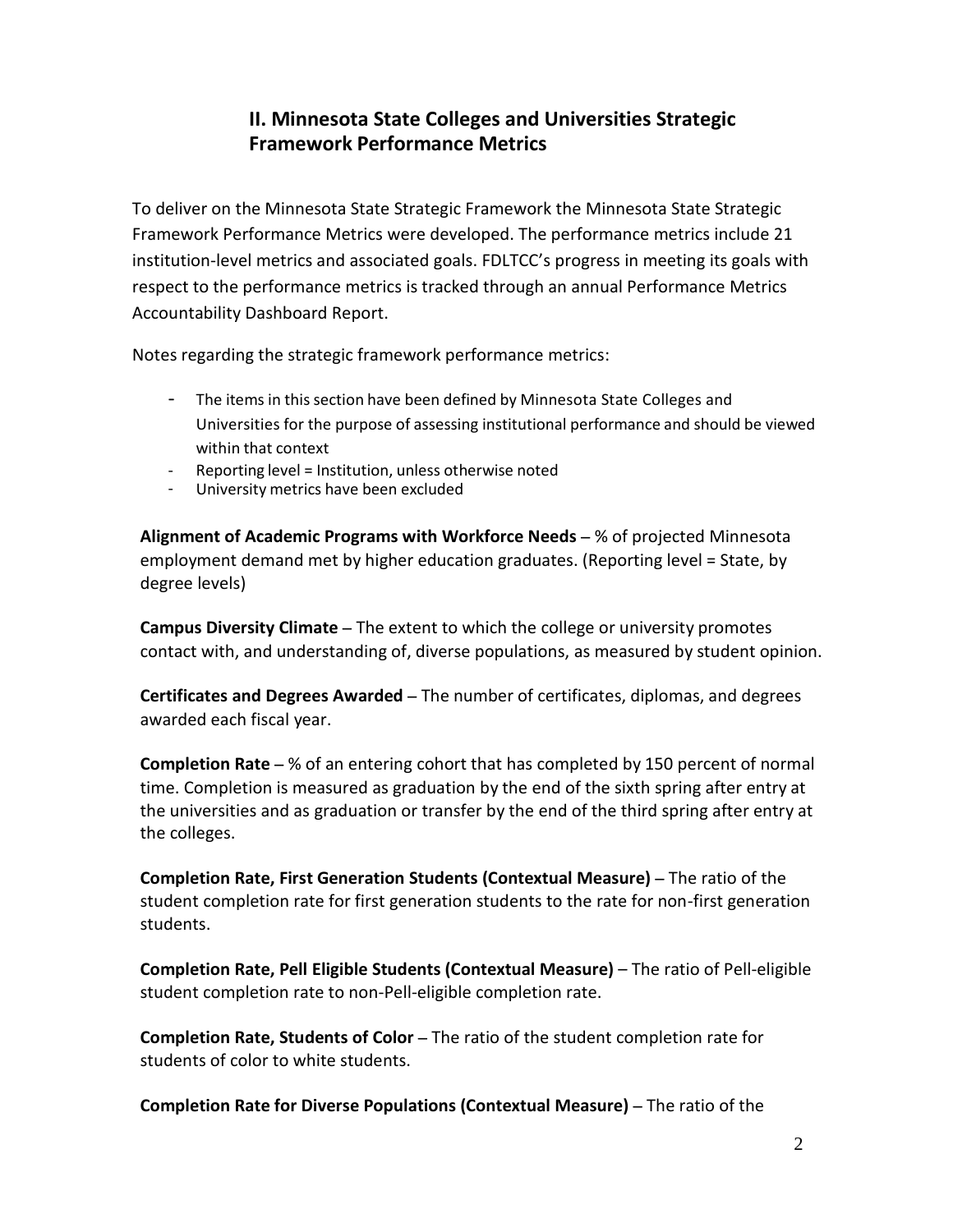underrepresented student completion rate to non-underrepresented student completion rate. (Underrepresented students are students who are either Pell-eligible or firstgeneration or student of color.)

**Composite Financial Index (CFI)** – Weighted composition of four financial measures: Primary Reserve Ratio, Viability Ratio, Return on Net Assets, and Operating Margin.

**Customized Training / Continuing Education Enrollment** – Unduplicated number of students enrolled in credit or non-credit customized training courses or non-credit occupational/professional instructional courses.

**Customized Training and Continuing Education Revenues** – Total customized training revenue received in a fiscal year net of state appropriations.

**Employee Diversity, Employees of Color** – Employees of color as a percent of total employees.

**Facilities Condition Index (FCI)** – The dollar value of deferred maintenance as a proportion of facility replacement value at each college and university.

**Grants** – Grant revenues received by the institution in the fiscal year.

**Institutional Support Expenses** – Institutional support expenses as a percent of total expenses.

**Instructional Cost Per FYE** – The ratio of the Actual to Expected Value of the Fullyallocated instructional expenditures per full-year equivalent enrollment (FYE)

**Licensure Exam Pass Rate** – % of a cohort of students or graduates that passed a state or national licensure examination. This measure is a weighted average pass rate and currently includes four licensing exams: Nursing, teaching, peace officer, and radiography

**Net Tuition and Fees** – Net tuition and fees as percent of statewide median income. (Reporting level = System)

**Private Giving** – Ratio of funds raised by the Foundation to the net funds provided by the institution to the Foundation.

**Program Learning Outcomes** – % of graduates of certificate and degree programs meeting program learning outcomes. (This measure is currently under development.)

**Related Employment of Graduates** – The percent of institution graduates in a fiscal year that reported they were employed during the year after graduation in a job that was related to their program or major. **Space Utilization** – % of available academic room time that is utilized for credit courses.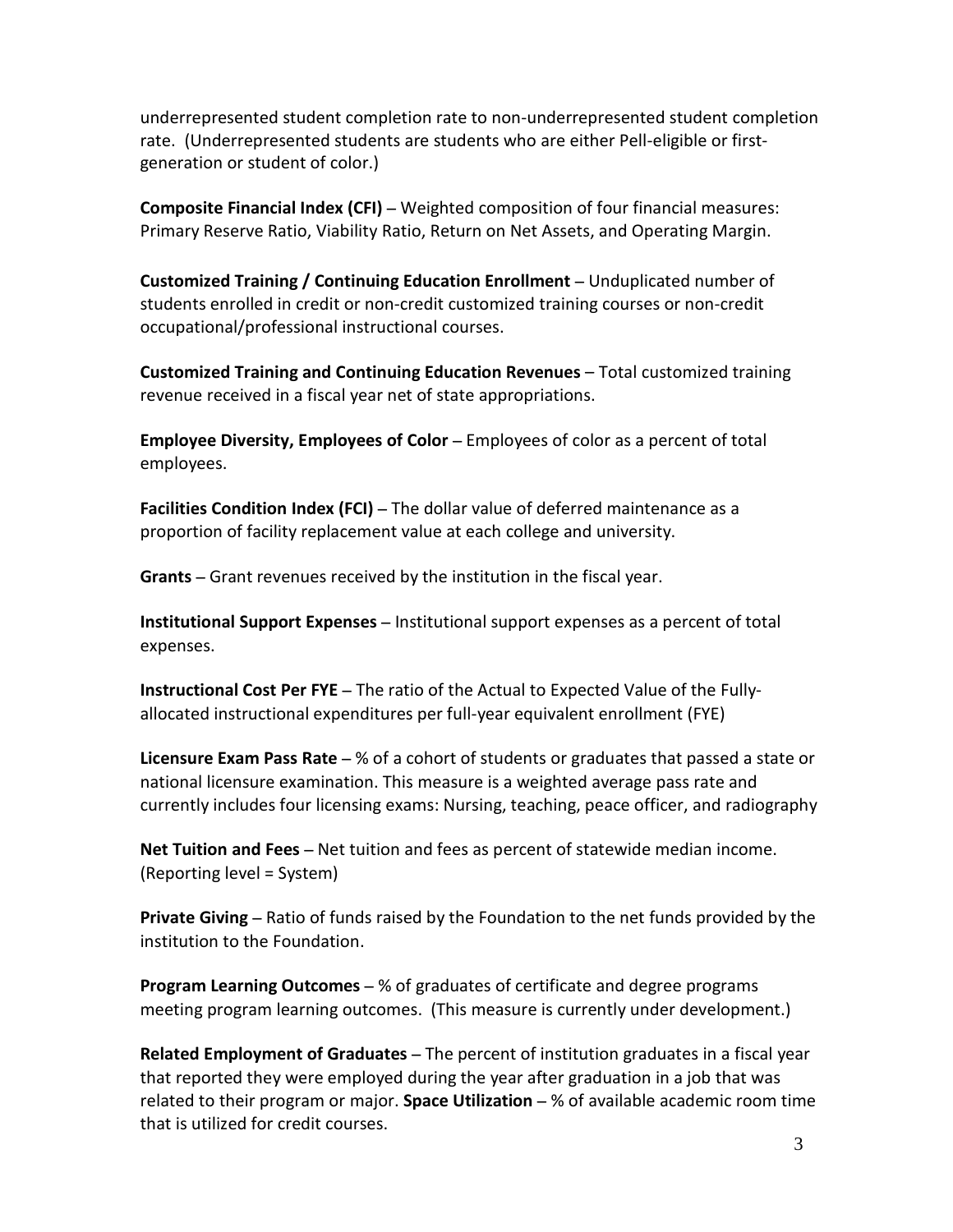**Student Diversity, Fist Generation Students (Contextual Measure)** – First generation credit students as a percent of total credit headcount.

**Student Diversity, Pell Eligible Students (Contextual Measure)** – Pell-eligible credit students as a percent of total credit headcount.

**Student Diversity, Students of Color** – Student of color credit students as a percent of total credit headcount.

**Student Diversity, Underrepresented Students (Contextual Measure)** – Underrepresented credit students as a percent of total credit headcount.

**Student Persistence and Completion** – % of a fall entering cohort of full-time students who have been retained, graduated or transferred by the second fall term following the original fall enrollment.

**Student Success, First Generation Students (Contextual Measure)** – The ratio of the student persistence and completion rate for first generation students to the rate for nonfirst generation students.

**Student Success, Pell Eligible Students (Contextual Measure)** – The ratio of the Pelleligible student persistence and completion rate to non-Pell-eligible persistence and completion rate.

**Student Success, Students of Color** – The ratio of the student persistence and completion rate for students of color to white students.

**Student Success of Diverse Populations (Contextual Measure)** – The ratio of the underrepresented student persistence and completion rate to non-underrepresented student persistence and completion rate. (Underrepresented students are students who are either Pell eligible or first-generation or student of color.)

**Successful Transfer: Percent Credits Accepted in Transfer at Receiving Institutions** – % of credits accepted in transfer for undergraduate students at receiving institutions.

**System Market Share of Awards Conferred** – System percentage share of degrees, diplomas and certificates conferred by Minnesota higher education institutions. (Reporting level = System) **System Market Share of Sub-Baccalaureate Awards Conferred (Contextual**

**Measure)** – System percentage share of sub-baccalaureate degrees, diplomas and certificates conferred by Minnesota higher education institutions. (Reporting level = System)

**System Share of Higher Education Enrollment** – System's percent of higher education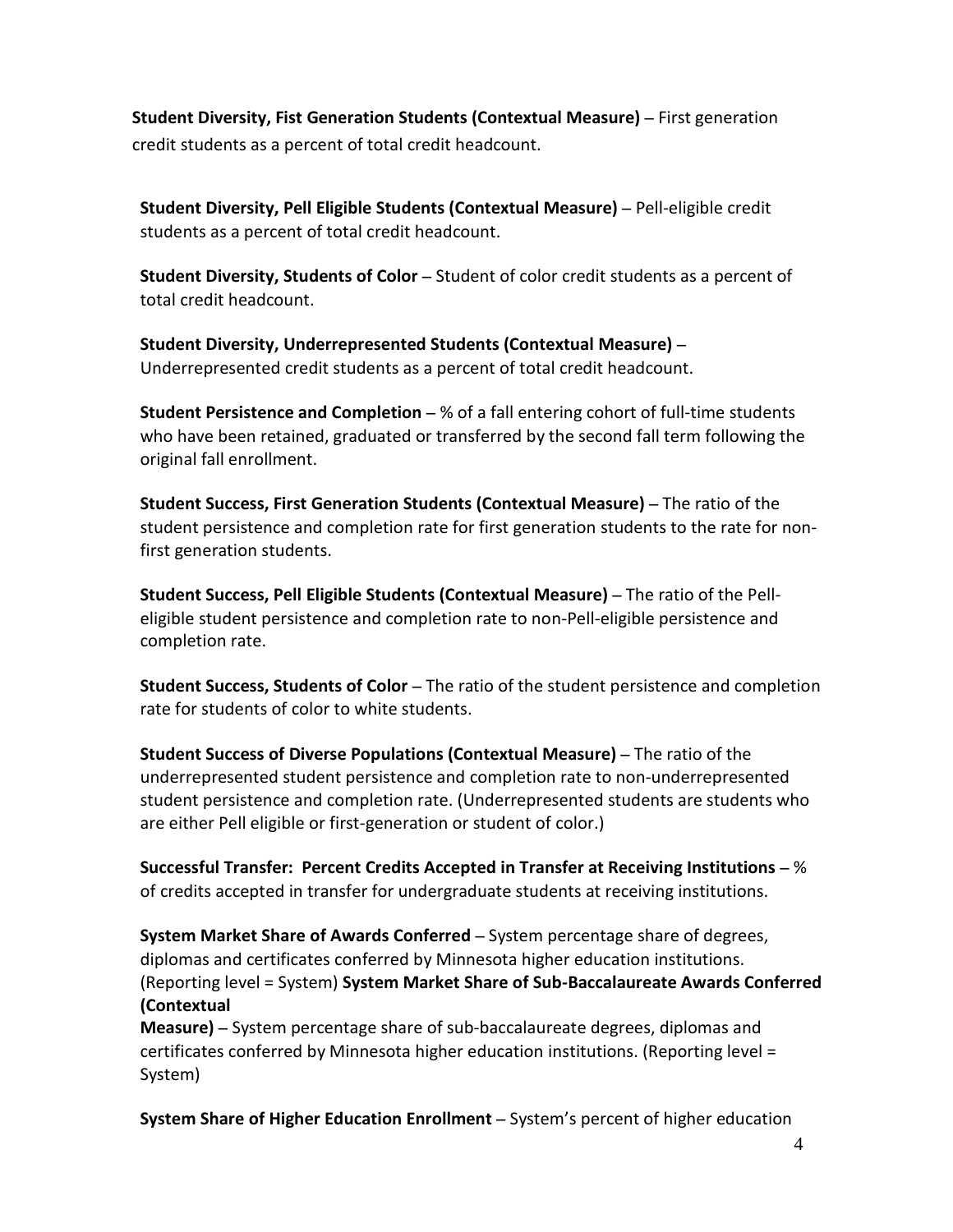enrollments (Minnesota residents). (Reporting level = System)

**Trajectory of Tuition and Fees** – Annual dollar change from the previous fiscal year in Board of Trustees-approved tuition and required fees for full-time undergraduate students.

# **III. Employees**

## **Bargaining Units**

- **AFSCME** Association of Federal, State, County, and Municipality Employees
- **MAPE** Minnesota Association of Professional Employees
- **MMA**  Middle Management Association
- **MSCF** Minnesota State College Faculty

**Classified** – Classified positions are those within state civil service for which appointments must be based on merit and ability to perform the duties of the position. All support staff positions are classified. Each job classification has a specific salary range made up of salary steps. Job classification is a system of identifying and describing the different kinds of work in an organization and of grouping similar positions under common classification titles. It identifies differences and similarities in kind of work, degrees of difficulty, and responsibility of duties among positions. (Related term: Unclassified).

**Faculty** – Generally refers to persons who teach credit based courses, but also includes librarians and counselors. Under the faculty contract (see MSCF), faculty categories include:

- 1. **Adjunct:** A faculty member who works fewer than five (5) credits in a term.
- 2. **Temporary Part-Time:** A faculty member with a part-time assignment of five (5) or more credits in a semester or a summer session.
- 3. **Unlimited:** A faculty member with a full-time or part-time assignment for an academic year that carries the assumption that such employment will continue in subsequent years. The faculty member must meet minimum qualifications for the credential field and successfully complete the probationary period. Full-time Unlimited faculty members who have passed probation (generally three years) are tenured.

**FTE (in reference to faculty)** – Full-time equivalent, defined as the total number of credits taught divided by 15 for a semester or divided by 30 for a fiscal or academic year.

**Seasonal Employee** – An employee who does not work year-round (e.g. does not work during the summer months)

**Unclassified** – Unclassified positions are those within state service which, by statute or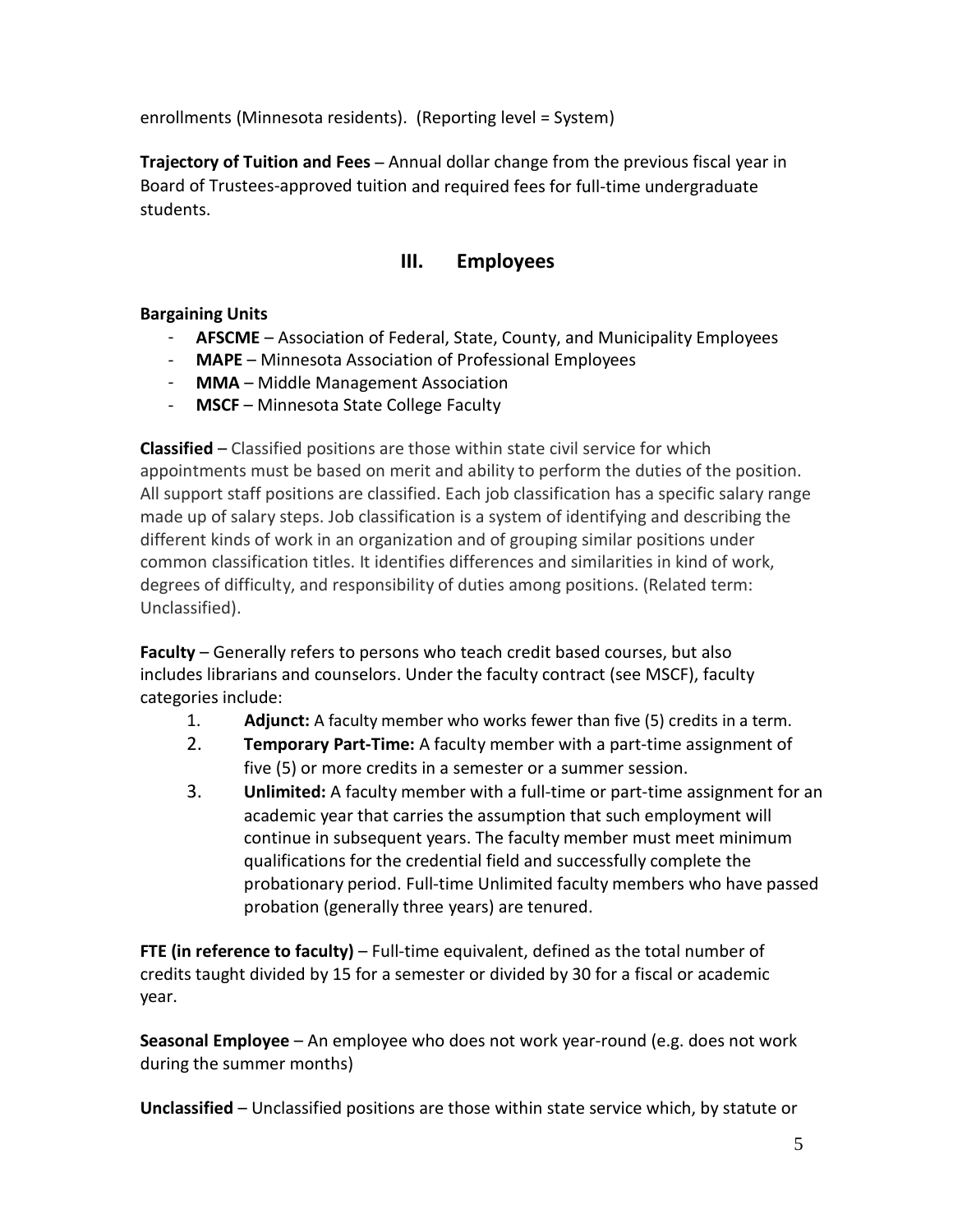by action of the Commissioner of Employee Relations, are not included in the classified service and do not require merit selection. All Minnesota State Colleges and Universities administrators, all faculty, and some professional/supervisory employees are unclassified (Related term: Classified).

# **IV. Data and Technology**

**CAP Server** – Consolidated Access Point (CAP) servers allow access to Minnesota State Colleges and Universities Information Technology Services (ITS) databases from secured computers.

**D2L (Desire2Learn)** – Commonly used abbreviation for Desire2Learn, which is the online Learning Management System (LMS) used throughout Minnesota State Colleges and Universities. All online courses are taught within D2L and most instructors use D2L for their on-ground courses as well. D2L functions include a content area, discussion board, quiz tool, dropbox (for submitting assignments) and gradebook.

**Distance Learning** – Umbrella term used to describe FDLTCC's online education resources, including D2L, Smartthinking (online tutoring), and the Technology Support Center Help Desk.

**eCashier** – A service that allows students to make payments and arrange payment plans.

**eServices (in reference to faculty)** – Web portal, accessed with StarID, where faculty can access and print class lists, submit grades, and complete overrides.

**eServices (in reference to students)** – Web portal, accessed with StarID, where students can register for classes, check grades, view their course schedule, manage their bill and make payments, monitor financial aid status, and update address/contact information.

**Employee ID** – There are two distinct "Employee IDs:"

- 1. **State Employee ID (Sema4)** An eight-digit number that identifies an employee's record in the State of Minnesota payroll system. The State Employee ID may be used to access the self-service portal where an employee can update payroll information, print paystubs, update Direct Deposit information, view and print W-2 forms, register for benefits, and other useful actions.
- 2. **ISRS Employee ID** Within the ISRS system, the 8-digit Tech ID for an employee is also referred to as the Employee ID. Only individuals entering or accessing ISRS data will be familiar with this use of the term.

**Oracle Enterprise Performance Management System Workspace 11 (EPM 11)** – EPM 11 is a software tool that is used to gather and organize data for reporting and analysis. Formerly known as Hyperion—EPM 11 is an upgrade.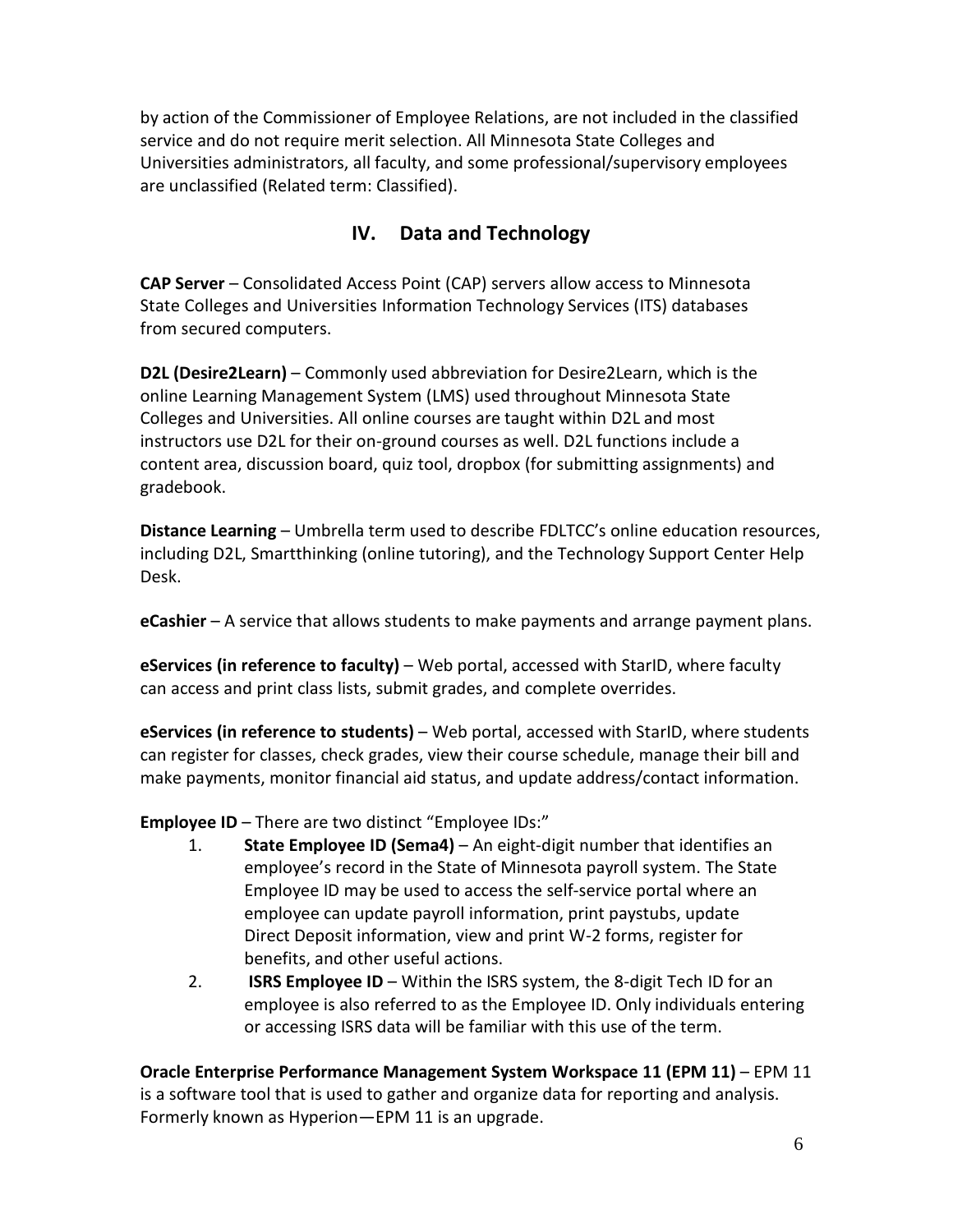**Hyperion** – A software tool, formerly known as BRIO, that is used to gather and organize data for reporting and analysis. Hyperion has been replaced by EPM 11.

**ISRS** – Integrated Statewide Record System. The main record system used by Minnesota State Colleges and Universities.

**Portal** – A web system that provides the functions and features to authenticate and identify the users and provide them with an easy, intuitive, personalized and customizable web-interface for facilitating access to information and services that are of primary relevance and interests to the users.

**Star ID** – A username with the goal of replacing many login IDs with one ID, one password, everywhere. Once activated, the StarID and password can be used anywhere that accepts StarID. It is unique across the Minnesota State Colleges and Universities system and so can be used at more than one school. A StarID is comprised of 2 letters, 4 numbers, and 2 letters.

**Student ID** – An eight-digit number (with or without padding zeros) that identifies a student's record in ISRS, the main record system used by the Minnesota State Colleges and Universities. Within the ISRS system, the Tech ID for a student is also known as the Student ID.

**Tech ID** – An eight-digit number (with or without padding zeros) that identifies a person's record in ISRS, the main record system used by the Minnesota State Colleges and Universities. Tech IDs are assigned to both students and employees. The school's HR office can provide employees with their Tech ID. Students can get their Tech ID from student support staff at their school. Within the ISRS system, a student's Tech ID is also referred to as the Student ID, and an employee's Tech ID is also referred to as the Employee ID.

## **V. Courses and Programs**

Add – To register for a course offering.

**CIP code** – A six-digit code in the form xx.xxxx that identifies instructional program specialties within educational institutions. CIP is an acronym for Classification of Instructional Programs, which is the accepted federal government statistical standard on instructional program classifications. A CIP code is assigned to each program at the time it is established.

**Continuing Education (CE) courses** – Three types of non-credit courses are open to the public:

1. **Occupational/Professional Instruction** - Courses related to a specific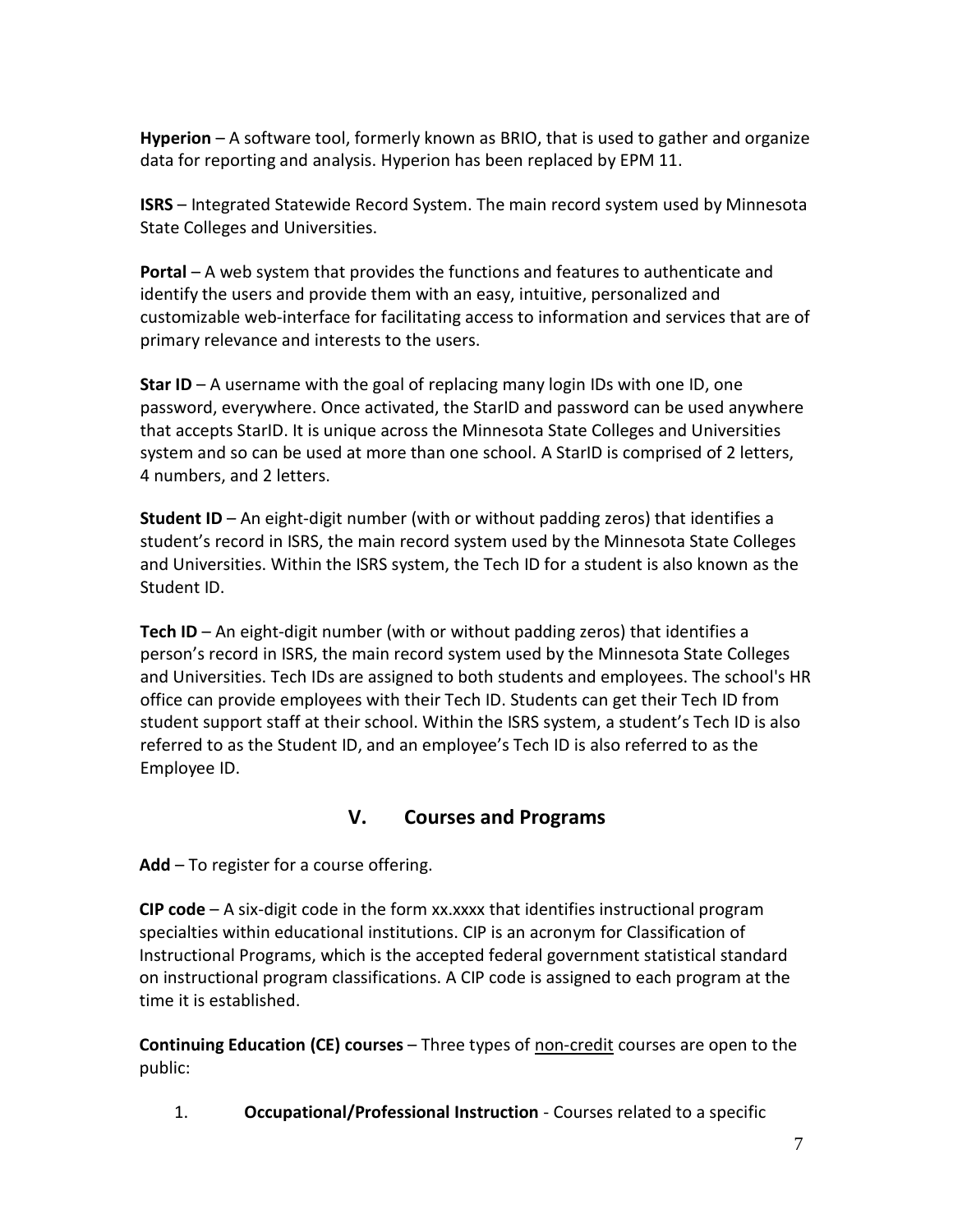profession or occupation. These courses lead to gaining or continuing licensures/certifications OR allow the student to gain skills in a specific professional or occupational area.

(*Cust\_Train\_Type* = 0002)

2. **Personal Enrichment** - Courses covering topics not specifically related to a profession or occupation. They cover topics that appeal to the student from a personal standpoint and may include a large variety of non-occupational/non- professional areas of interest.

(*Cust\_Train\_Type* = 0003)

3. **Lifelong Learning** - Instruction that is generally offered to large groups and is typically experiential in nature. Examples would include children's programming, Elderhostel, conferences and programs designed to expose particular groups to planned information and experiences. (*Cust\_Train\_Type* = 0004)

It should be noted that the Customized Training/Continuing Education Strategic Performance Metrics (Section V.) define CE courses as only those which fall under

## **Course Delivery Type — Identified by Media Codes**

- On ground (*media code* = Null)
- Online asynchronous (*media code* =12)
- Online synchronous (*media code* = 13)
- Hybrid (*media code* = 09)

Only codes 03, 12, and 13 are considered online based enrollments.

**Customized Training (CT) courses** – Courses that are customized to meet specific company training needs. These are contract courses which are not open to the public. They may be either credit or non-credit. CT courses can be identified by *Cust\_Train\_Type* = 0001.

**Drop** – Remove a course and related charges from the student schedule.

**Failure for Non-Attendance (FN)** – Students who are reported to be in non-attendance are assigned a grade of "FN" on the transcript.

**Gateway Course** – A gateway course is:

- 1. Foundational in nature –may be developmental courses and/or lower division courses
- 2. High risk as measured by DFW(I) rates earned across all course sections, and
- 3. High enrollment as measured by the number of students enrolled across all course sections.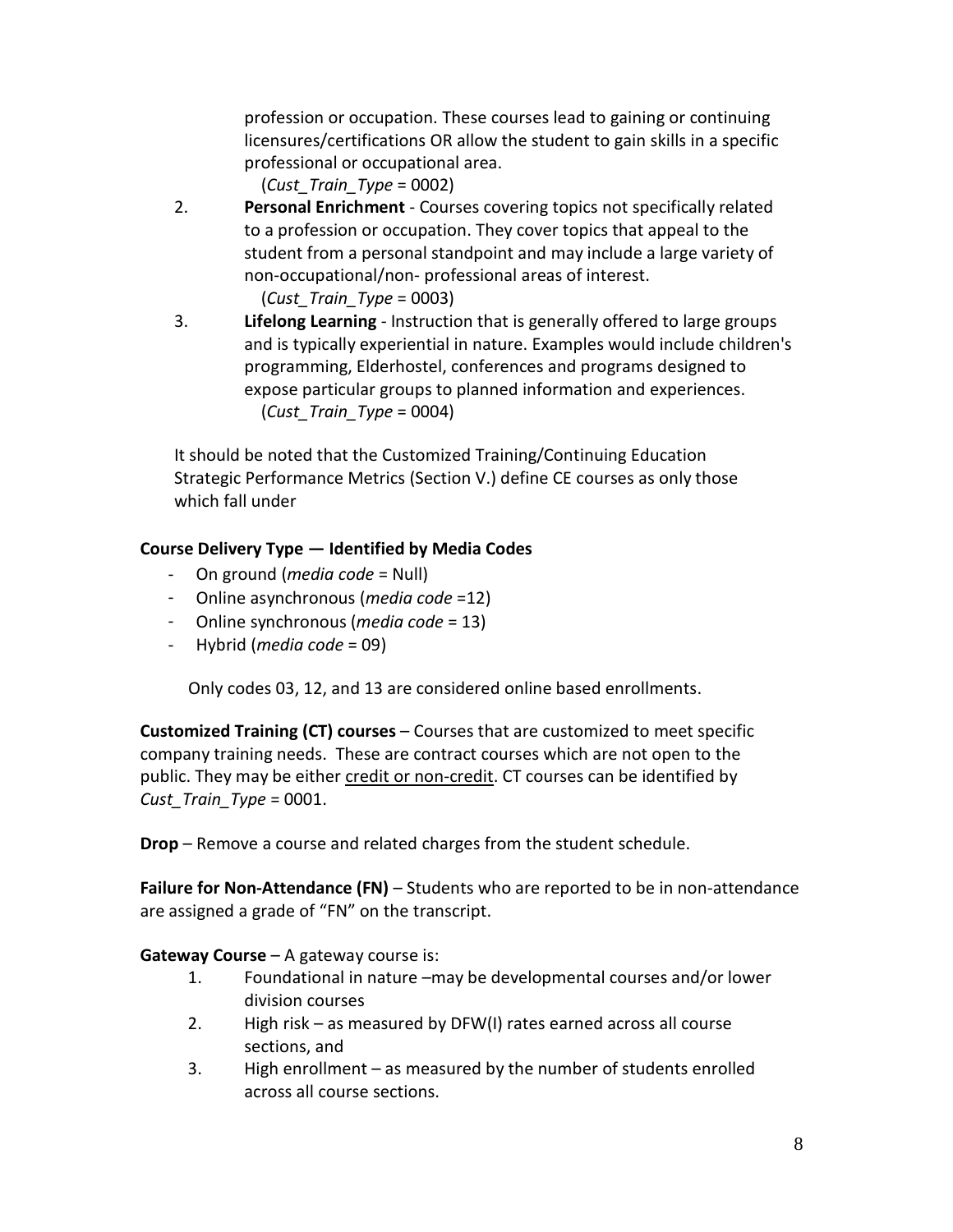Gateway courses merit focus and transformation because they enroll large numbers of students, and lack of success in these courses is directly correlated with poor performance in higher education and, in many cases, failure to complete a postsecondary degree or credential all together.

**STEM** – Science, Technology, Engineering, Mathematics.

Withdrawal (W) – Remove a class and receive a grade of "W" on the transcript.

## **VI. Student Characteristics**

**ELL** – English Language Learners

#### **First-generation student**

- Federal definition Neither of the student's parents have earned a bachelor's Degree
- State of MN definition Neither of the student's parents received any postsecondary education

**Freshman** – A student with fewer than 30 earned credits.

**Gender** – The state of being male or female (typically used with reference to social and cultural differences rather than biological ones). Gender is coded "Female, Male, or Unknown."

**International student** – An individual who is enrolled for credit at an accredited higher education institution in the U.S. on a temporary visa, and who is not an immigrant (i.e., a permanent resident with an I-51 or Green Card), or an undocumented immigrant, or a refugee (UNESCO). International students are coded as "Non-resident aliens" (NRA) within the IPEDS racial-ethnic classification system. Minnesota State Colleges and Universities definition: "*International student means a student who is required to be registered under the federal Student and Exchange Visitor Information System (SEVIS)."*

**LEP** – Limited English Proficiency

**Major** – The intended degree selected by the student.

**Non-traditional student** – Any student 25 years of age or older.

**Pell-eligible student** – The student is eligible to receive a Pell grant, a type of federal funding targeted toward students from low-income families. Pell eligibility is often used as a proxy for low-income students.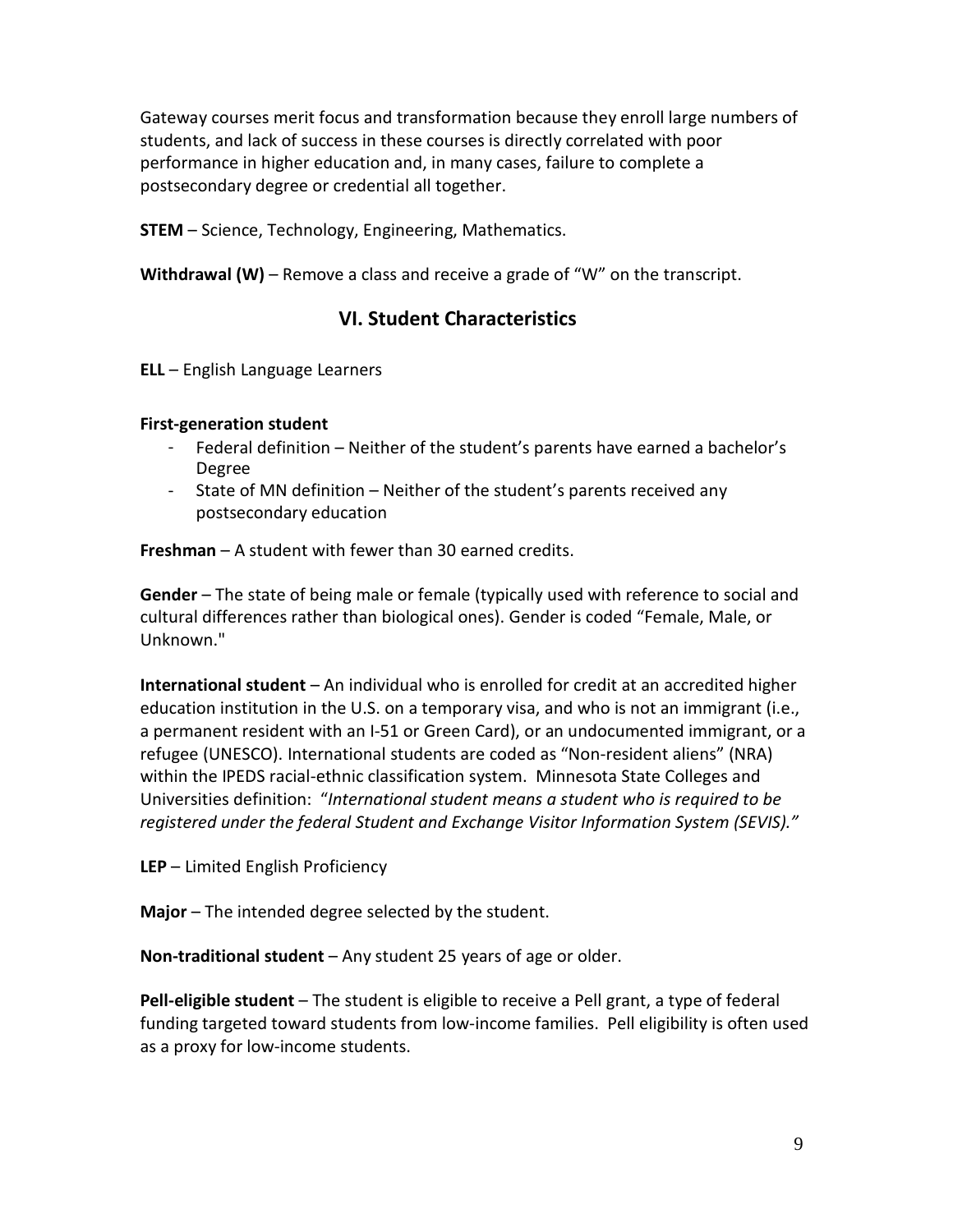**PSEO student** – A high school student receiving college credit through the Post-Secondary Enrollment Options (PSEO) Program. There are three possible course locations (*Admit\_Stat* = 21 in all cases):

- 1. Courses taught at the high school (aka Concurrent enrollment, Dual enrollment, or College in the Schools (CITS))
- 2. On-ground courses taught at the FDLTCC campus
- 3. Online courses taught by FDLTCC instructors (aka Honors Online)

PSEO courses taught at the high schools can be identified by *InstrUnitType* = 7.

**Senior Citizen** – Minnesota residents that are age 62 or older.

**Sophomore** – A student with 30 or more earned credits.

**Student of color** – Any student who identifies his or her race or ethnicity as Black or African American, Asian, Pacific Islander, Native American, or Hispanic. Non-resident aliens are excluded from this category regardless of race or ethnicity.

**Underrepresented student** – A student who meets one or more of the following criteria:

- 1. Student of color (see definition)
- 2. Pell eligible (see definition)
- 3. First-generation student (see definition)

## **VII. Student Enrollment**

**Admission Status** – The admission status of the student for the entering cohort year.

- Undergraduate Regular (*Adm\_Stat* = 11): Degree-seeking student in credit courses at the undergraduate level who has not attended a postsecondary institution since graduating from high school.
- Undergraduate Transfer (*Adm\_Stat* = 12): Degree-seeking student in credit courses at the undergraduate level who has previously attended another institution after graduating from high school, regardless of whether or not transfer credits are accepted.
- Undergraduate Previous Degree (Adm\_Stat = 14): indicates that the student not only attended another institution but also received a bachelor's degree.
- High School (*Adm Stat* = 21 or 22): High school student in credit courses enrolled at the undergraduate level. *Adm\_Stat* 21 represents PSEO students (see *PSEO Students* definition). Adm\_Stat 22 represents students that self-pay.
- Undergraduate Unclassified (*Adm\_Stat* = 31 or Null): Non-degree-seeking student in credit courses at the undergraduate level.

**Continuing student** – A student who has previously attempted credits at FDLTCC.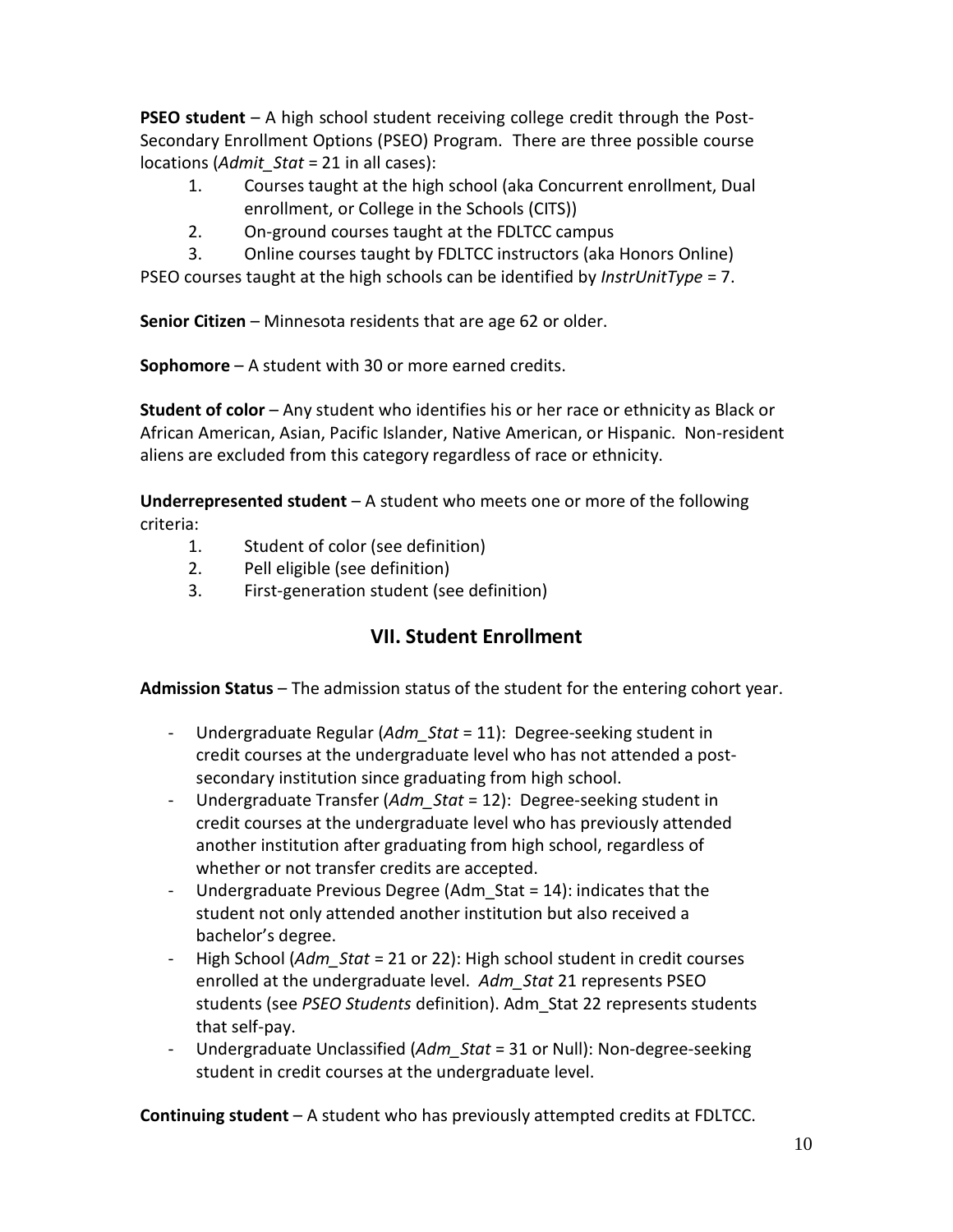(Related term: New student)

**Credit student** – A student who is enrolled in one or more credit courses. (Related term: Hourly student)

**Degree-seeking student** – A student who is seeking to earn a certificate, diploma, or degree. Defined by Admission Category: *Adm\_Stat* = 11, 12, or 14. Only degreeseeking students are eligible for financial aid.

**Duplicated headcount** – The sum of the enrollment for each semester within an academic or fiscal year. If a student is enrolled during two semesters, he or she is counted twice. (Related term: Unduplicated headcount)

**First-time Student** – A student that has not previously attended college and is new to FDLTCC.

**FTE (student)** – The number of Full Time Equivalent students, which is calculated by dividing total student credit hours by 15 (the number of credit hours constituting a full load for a term). FTE is typically reported for a term (see FYE).

**Full-time student** – A student who is registered for 12 or more credits during a semester.

**FYE** – The number of Full Year Equivalent students, which is calculated by dividing total student credit hours by 30 (the number of credit hours constituting a full load for the year). FYE is typically reported for a fiscal year (see FTE (student)).

**Hourly student** – A student who is enrolled in non-credit courses only [*Credits* field = null]. (Related term: Credit student)

**New student**—A student who has not previously attempted credits at FDLTCC. (Related term: Continuing student)

**Non-degree-seeking student** – A student who is not seeking to earn a certificate, diploma, or degree. Defined by Admission Category: *Adm\_Stat* = 21, 22, 31, or Null.

**Part-time student** – A student who is registered for fewer than 12 credits during a semester.

**Unduplicated headcount** – The count of distinct students within a given term, academic year, or fiscal year. If a student is enrolled during two semesters within a fiscal or academic year, he or she is counted only once. (Related term: Duplicated headcount)

## **VIII. Student Persistence, Completion, and Success**

**Academic Probation** – All students who are granted an appeal of academic and/or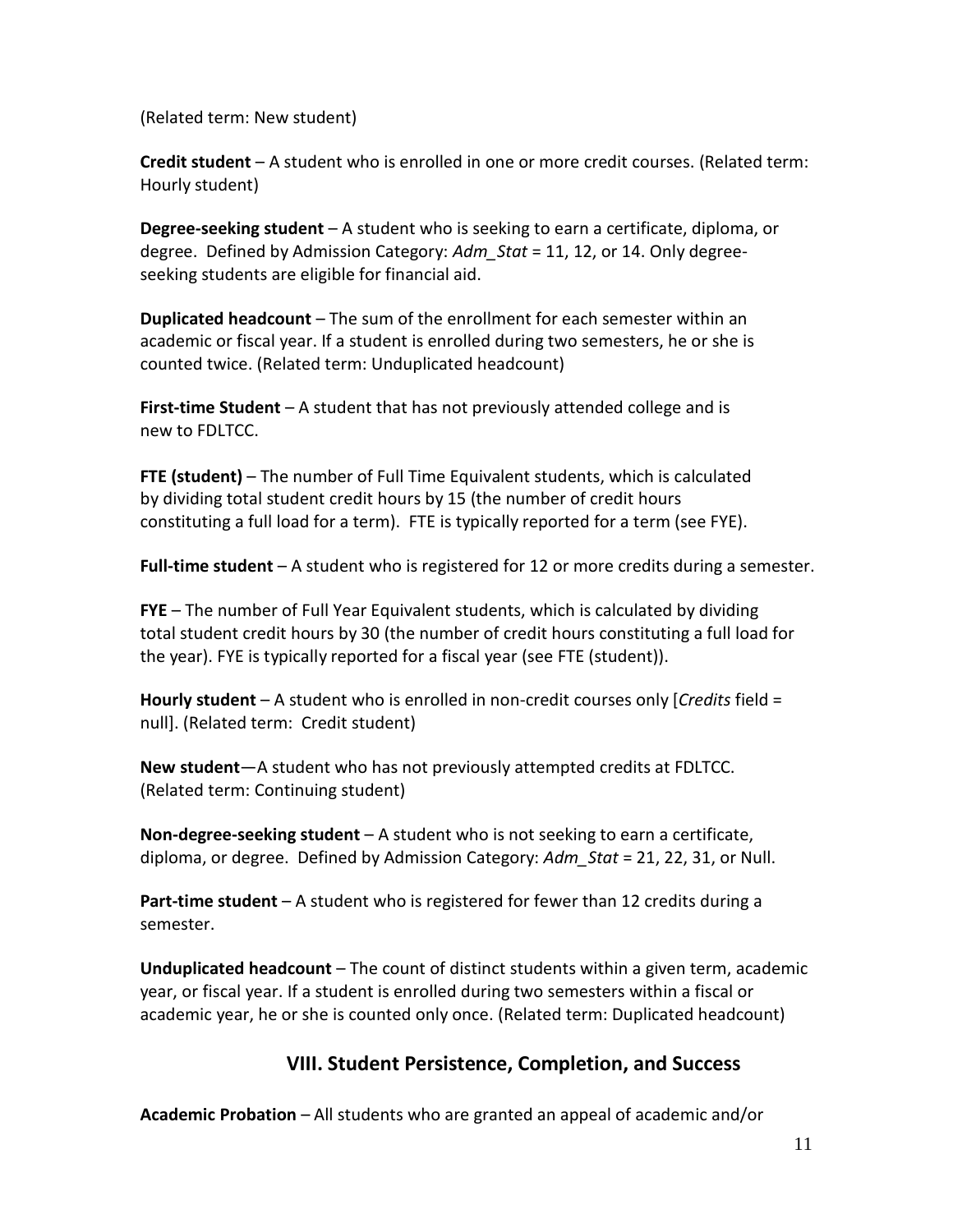financial aid suspension will enter on probationary status and must comply with any specific conditions established by the counselor, Minnesota State Colleges and Universities policy, or FDLTCC policy. Students must also meet the standards during the probationary period. Failure to do so will result in immediate suspension.

**Academic Suspension** – A student may be suspended due to any of the following circumstances:

- 1. **Financial aid and academic suspension of students on warning status** If at the end of the warning period a student who has been on warning status has not met both the institution's cumulative grade point average and completion percentage standards, the institution shall suspend the student immediately upon completion of the evaluation.
- 2. **Suspension for maximum time frame failure** If at the end of the evaluation period a student has failed to meet the institution's standard for measurement of maximum time frame, the institution shall suspend the student from financial aid eligibility immediately upon completion of the evaluation.
- 3. **Suspension for extraordinary circumstances** Students may immediately be suspended in the event of extraordinary circumstances, including but not limited to previously suspended and (reinstated) students whose academic performance falls below acceptable standards during a subsequent term of enrollment; students who register for courses, receive financial aid and do not attend any classes; and students whose attendance patterns appear to abuse the receipt of financial aid. Students who have been placed on suspension status at one Minnesota State Colleges and Universities institution shall not be eligible for financial aid at any Minnesota State Colleges and Universities institution until they have successfully appealed to have that suspension status removed.
- 4. **Suspension for inability to meet program requirements within the maximum time frame** – If at the end of any evaluation period the institution determines that it is not possible for a student to raise her or his GPA or course completion percentage to meet the institution's standards before the student would reach the end of the program for which he or she is receiving financial aid, the institution shall suspend the student from financial aid eligibility immediately upon completion of the evaluation.

**Academic Warning** – If a student has not met either the required grade point average standard or the required completion percentage standard, the institution shall allow that student to remain enrolled and retain his/her financial aid eligibility under a warning status for one evaluation period. If at the end of the warning period the student has met both the institution's cumulative grade point average and completion percentage status, the institution shall end the student's warning status.

**Completion** – Indicates a student who has graduated.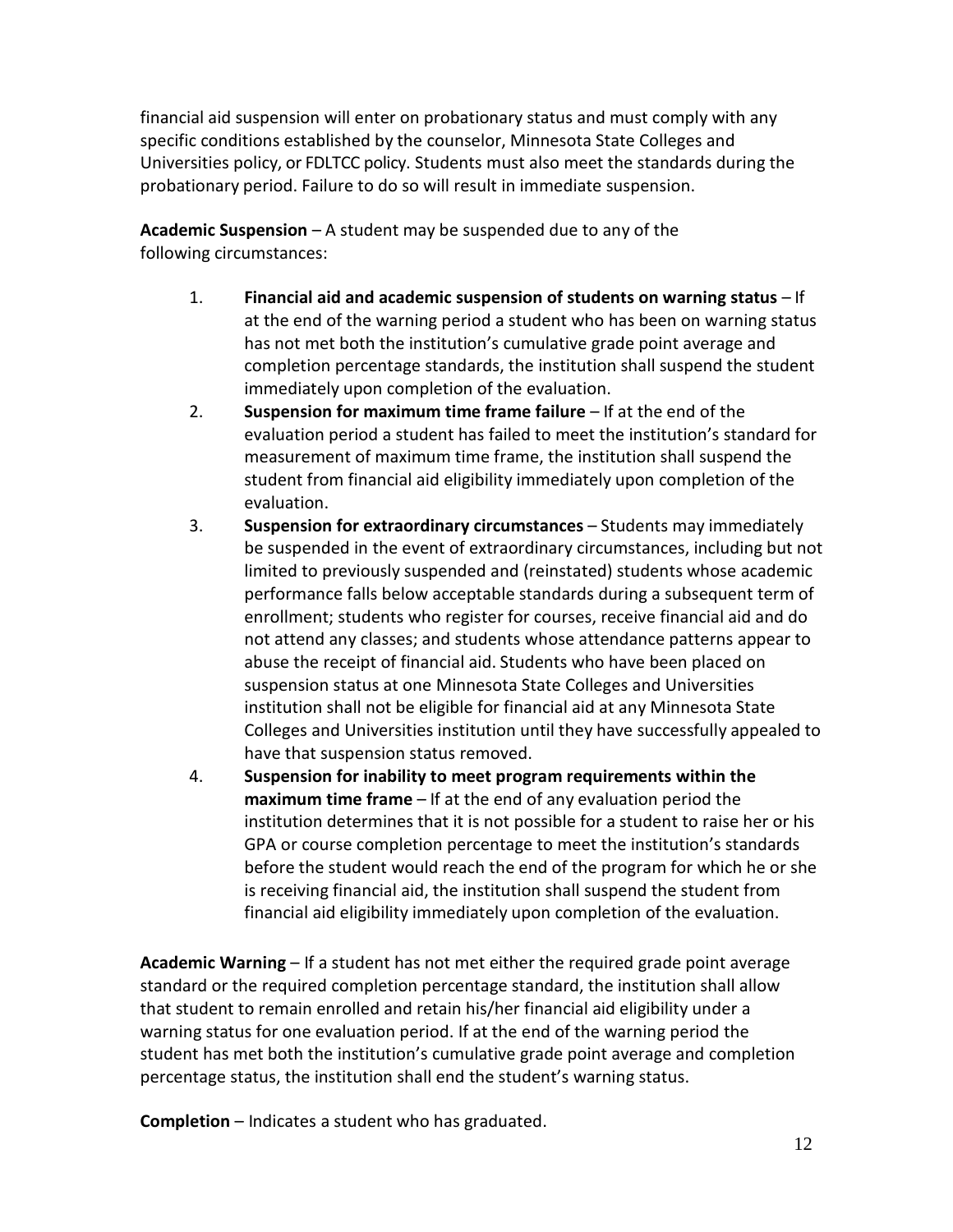**Completion Rate / Graduation Rate** – The number of students who have received a degree or certificate divided by the total number of students in the cohort. The Minnesota State Colleges and Universities Accountability Dashboard measures the student's status at the beginning of the term. IPEDS measures graduation as of August 31 three years after the fall entry date.

**DFWI Rate** – Grades of D, F, W (withdrawal), and I (incomplete) are used to examine student achievement. The DFWI rate is used to help determine where improvements can be made to help students succeed. Other grades that may be included within this rate: FN (failure for non-attendance) and NC (no credit). Conversely, grades of A, B, or C represent student success at the course level.

**Entering Cohort** – The group comprised of all first-time entering students at FDLTCC in a specified term. For the fall term, students who were also enrolled during the preceding summer are included.

**Entering Term** – The first term of enrollment for an entering cohort of students.

**Persistence** – Indicates a student who was either retained or transferred during a tracking term.

**Retention** – Students enrolled for credit at FDLTCC for more than one term who have not graduated or transferred out are classified as retained. Retention is measured according to the student's status at the beginning of the term.

**Retention Rate** – Number of students who registered for a semester divided by the total number of students in the cohort. This refers to the student's status at the beginning of the term for the Minnesota State Colleges and Universities Accountability Dashboard[. https://www.minnstate.edu/board/accountability/index.html](https://www.minnstate.edu/board/accountability/index.html) 

**Satisfactory Academic Progress (SAP)** – FDLTCC requires that students make satisfactory academic progress towards a degree, diploma, or certificate to remain in good standing. Additionally, satisfactory academic progress is required by federal law for recipients of state or federal financial aid. Requirements include:

- 1. Maintaining a minimum cumulative GPA
- 2. Maintaining a minimum completion rate of cumulative registered credits
- 3. For financial aid recipients, there is also a maximum timeframe for program completion

**Success** – The sum of the number of students in the entering cohort who have graduated, transferred to another institution of higher education, or are retained at FDLTCC during the specified term.

**Success Rate** – The sum of the number of students in the entering cohort who have graduated, transferred, or are retained at the college during the specified term. This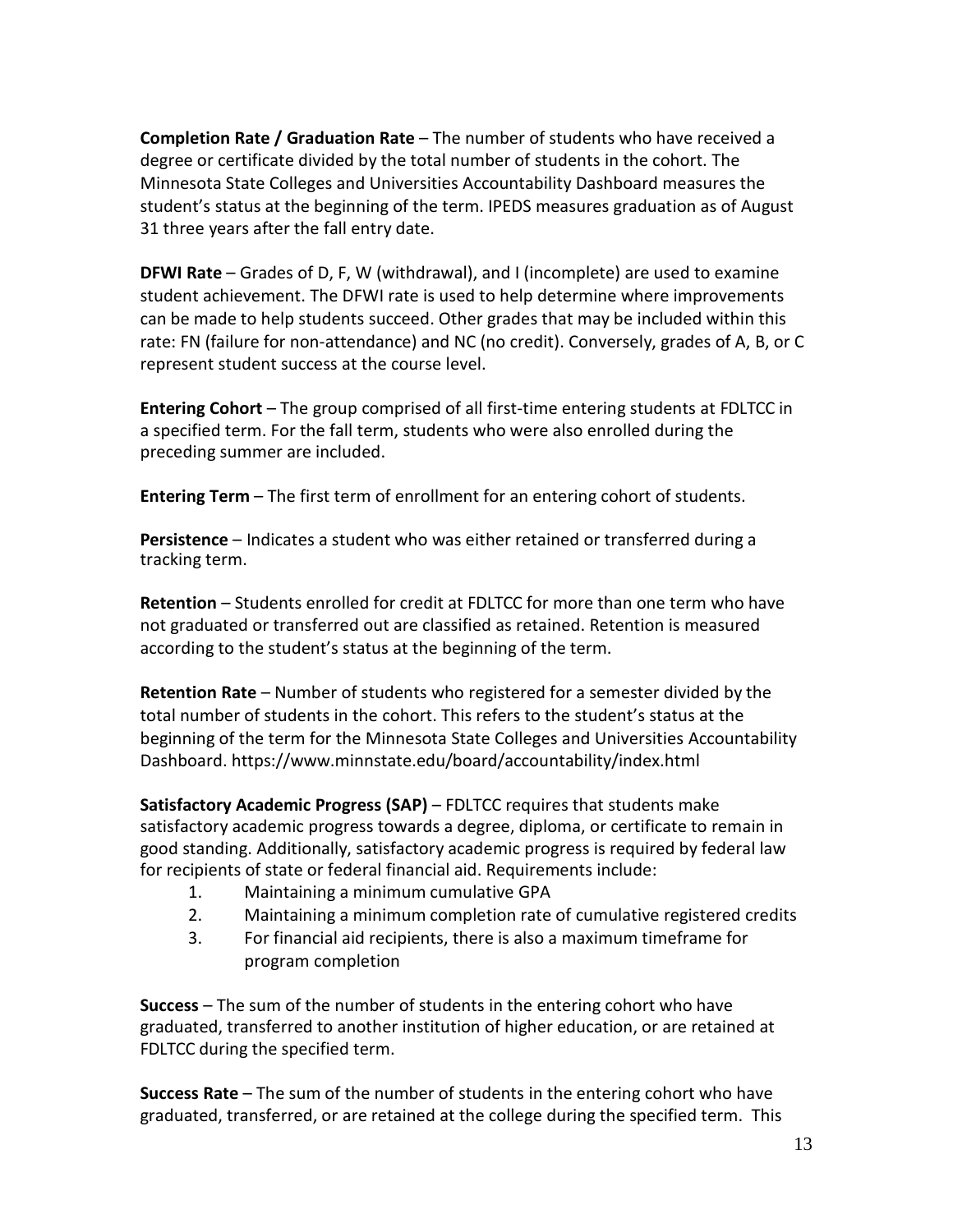refers to the student's status at the beginning of the term for the Minnesota State Colleges and Universities Accountability Dashboard. <https://www.minnstate.edu/board/accountability/index.html>

**Transferred** – Students who did not graduate but enrolled at another institution during this or previous terms as indicated by the National Student Clearinghouse or system enrollment data.

**Transfer Rate** – The number of students who enrolled at another post-secondary institution divided by the total number of students in the cohort. The Minnesota State Colleges and Universities Accountability Dashboard measures the student's status at the beginning of the term. IPEDS measures transfers as of August 13 three years after the fall entry date.

## **IX. Financial Aid and Business Related**

**Award Letter** – An official letter or notification from a school where you have been accepted outlining your financial aid package, which is a list of the available amounts and sources of funds available to you to help meet the cost of attendance for that institution.

**FAFSA** – The "Free Application for Federal Student Aid" that the student fills out with Department of Education. This is required for students to receive financial aid or be hired for student employment.

**ISIR** – The electronic version of the FAFSA that loads into the college's software from the Department of Education. The download of the ISIR starts the process for a student to receive financial aid at FDLTCC.

**RCFN** – Registration Cancellation for Nonpayment. It is also called Drop for Nonpayment. It is the date(s) when the college drops the enrollment for students who have not paid their account, made payment arrangements or qualify for any of the exceptions to the policy.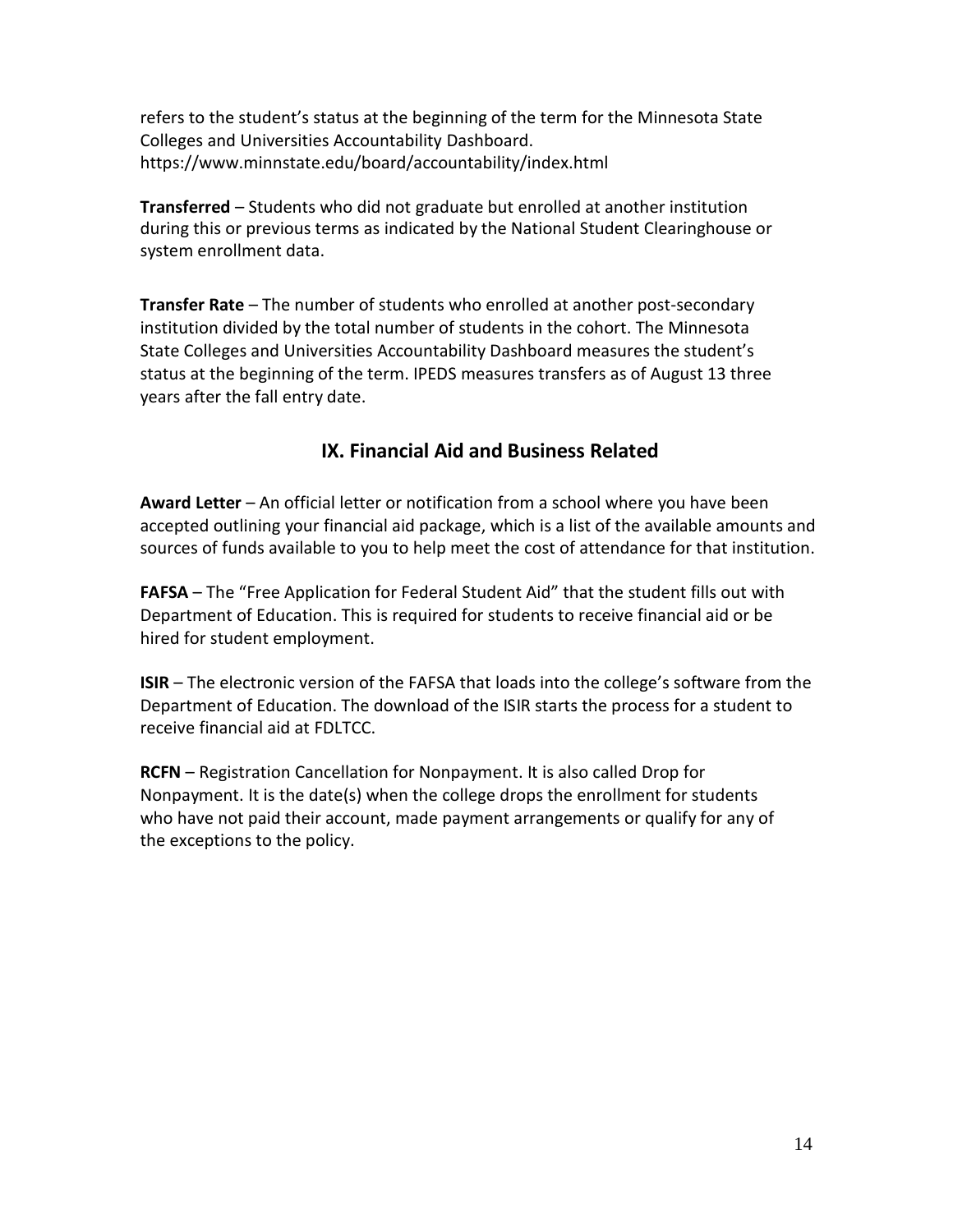## **X. Reporting Dates and Periods**

**Academic year** – The academic year starts with the fall semester and ends with the following summer session. For example, the 2018-2019 academic year includes the following terms: fall 2018, spring 2019, and summer 2019.

**Fiscal year (July 1 – June 30)** – With respect to instructional terms, the fiscal year starts with the summer session and ends with the following spring semester. It is named for the calendar year in which the fiscal year ends. For example, fiscal year 2019 includes the following terms: summer 2018, fall 2018, and spring 2019.

### **Term Census Dates**

- Current
- $-10^{th}$  Day (10<sup>th</sup> weekday of the term)
- $30<sup>th</sup>$  Day (30<sup>th</sup> weekday of the term)
- Final / End of Term (45 calendar days after the end of the term)

Disclaimer: This document is reviewed and updated annually at the end of the fiscal year. However, definitions, policies, or processes may change from time to time without knowledge of the Office of Institutional Research. Additionally, due to the review and update schedule please contact James Eisenhauer, 218-879-0814, [james.eisenhauer@fdltcc.edu](mailto:james.eisenhauer@fdltcc.edu) with any questions

Rev: 2/28/2019